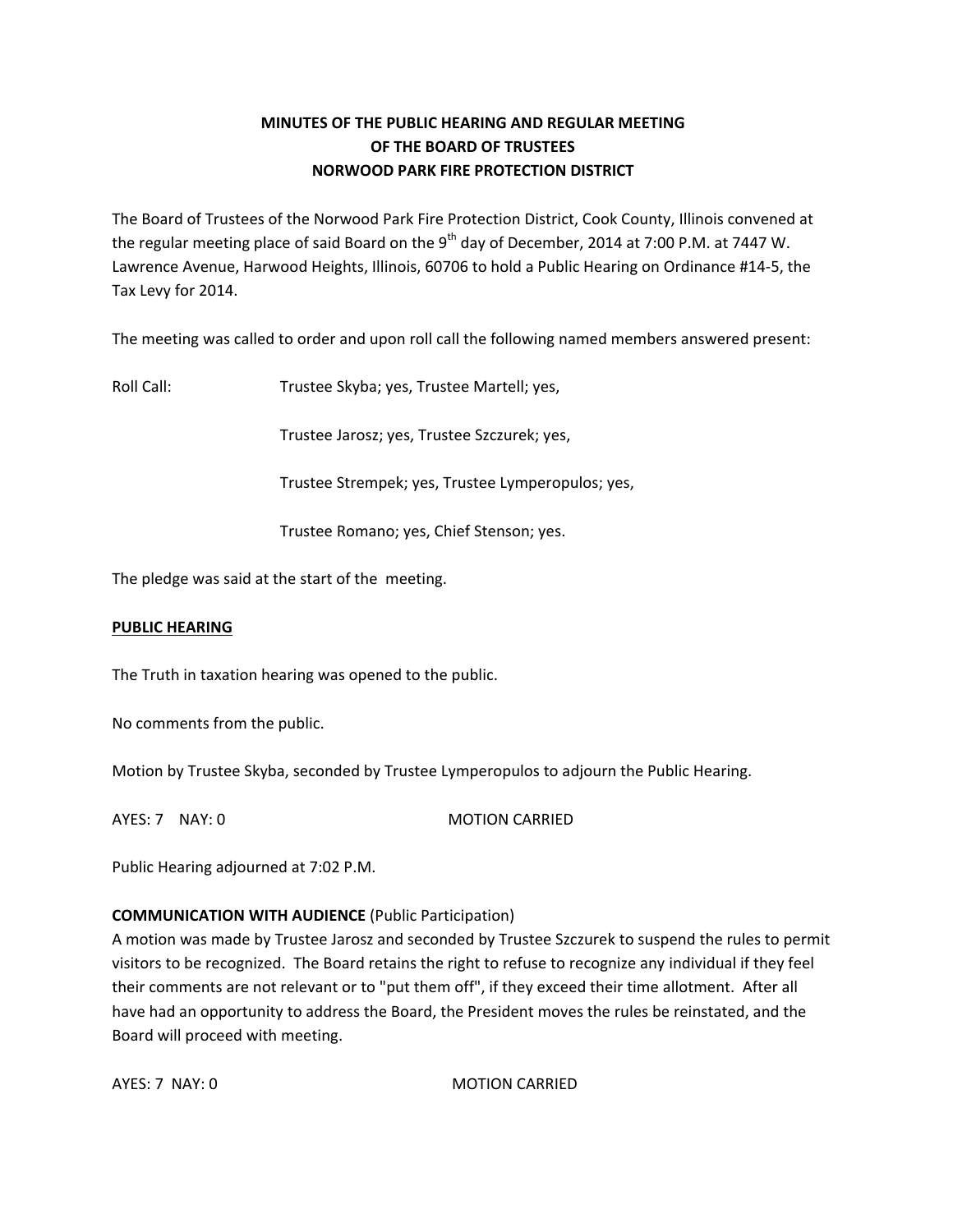Motion by Trustee Szczurek and seconded by Trustee Strempek to pass and approve Ordinance #14‐5, the Norwood Park Fire Protection District 2014 Tax Levy.

| Roll Call:                                                                                                                                                                          | Trustee Romano; yes, Trustee Strempek; yes, |  |
|-------------------------------------------------------------------------------------------------------------------------------------------------------------------------------------|---------------------------------------------|--|
|                                                                                                                                                                                     | Trustee Jarosz; yes, Trustee Skyba; yes,    |  |
|                                                                                                                                                                                     | Trustee Martell; yes, Trustee Szczurek yes, |  |
|                                                                                                                                                                                     | Trustee Lymperopulos; yes.                  |  |
| $AYES: 7$ NAY: 0                                                                                                                                                                    | <b>MOTION CARRIED</b>                       |  |
| Motion by Trustee Lymperopulos and seconded by Trustee Romano to pass and approve Ordinance<br>#14-6, an Ordinance giving Cook County Clerk direction related to the 2014 Tax Levy. |                                             |  |

Roll Call: Trustee Romano; yes, Trustee Strempek; yes,

Trustee Jarosz; yes, Trustee Skyba; yes,

Trustee Martell; yes, Trustee Szczurek yes,

Trustee Lymperopulos; yes.

AYES: 7 NAY: 0 MOTION CARRIED

A motion was made by Trustee Jarosz and seconded by Trustee Skyba to approve the payment of all current disbursements in the amount of \$425,453.00.

Roll Call: Trustee Romano; yes, Trustee Strempek; yes,

Trustee Jarosz; yes, Trustee Skyba; yes,

Trustee Martell; yes, Trustee Szczurek yes,

Trustee Lymperopulos; yes.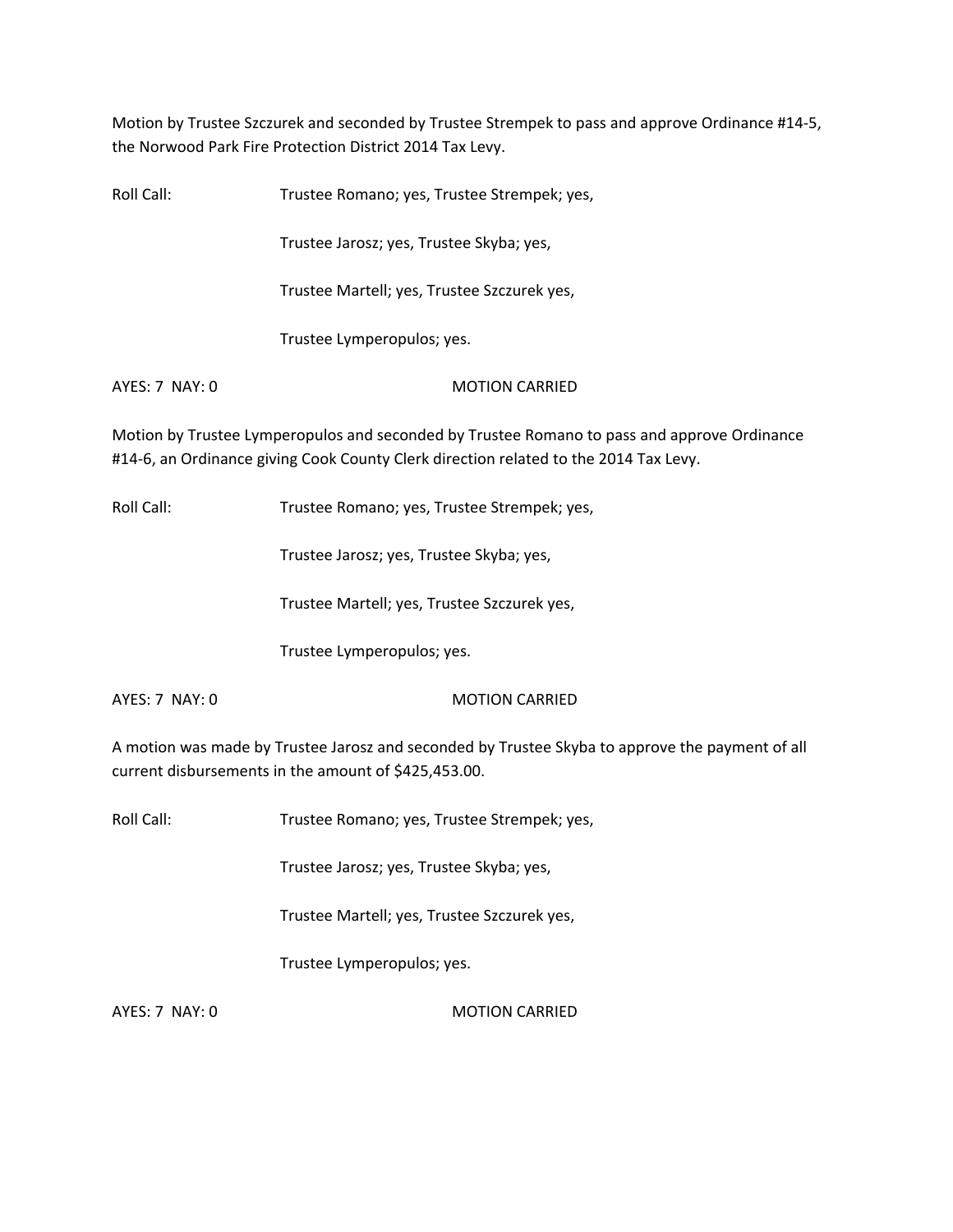Motion by Trustee Skyba and seconded by Trustee Szczurek to approve the minutes of the Regular meeting held on November 11<sup>th</sup>, 2014.

Roll Call: Trustee Skyba; yes, Trustee Martell; yes,

Trustee Jarosz; yes, Trustee Szczurek; yes,

Trustee Strempek; yes, Trustee Lymperopulos; abstain,

Trustee Romano; yes.

AYES: 6 ABSTAIN: 1 NAY: 0 MOTION CARRIED

Motion by Trustee Jarosz and seconded by Trustee Skyba to approve the minutes of the Closed Session meeting held on November  $11^{\text{th}}$ , 2014.

Roll Call: Trustee Skyba; yes, Trustee Martell; yes,

Trustee Jarosz; yes, Trustee Szczurek; yes,

Trustee Strempek; yes, Trustee Lymperopulos; abstain,

Trustee Romano; yes.

AYES: 6 ABSTAIN: 1 NAY: 0 MOTION CARRIED

# **TREASURER'S REPORT**

Schedule of Assets (Arising from Cash Transactions) November 30<sup>th</sup>, 2014

Assets

| Checking and money market accounts (interest rate-APY):     |            |
|-------------------------------------------------------------|------------|
| Plaza Bank checking #4303503 (0.046%)                       | \$6,197.84 |
| Plaza Bank money market #4303498 (0.295%)                   | 172,531.72 |
| Plaza Bank ambulance billing money market #4304492 (0.295%) | 676,806.91 |
| Plaza Bank-Medical #1003102                                 | 506.63     |
| Total checking and money market accounts                    | 856,043.10 |

Certificates of deposit (interest rate and maturity):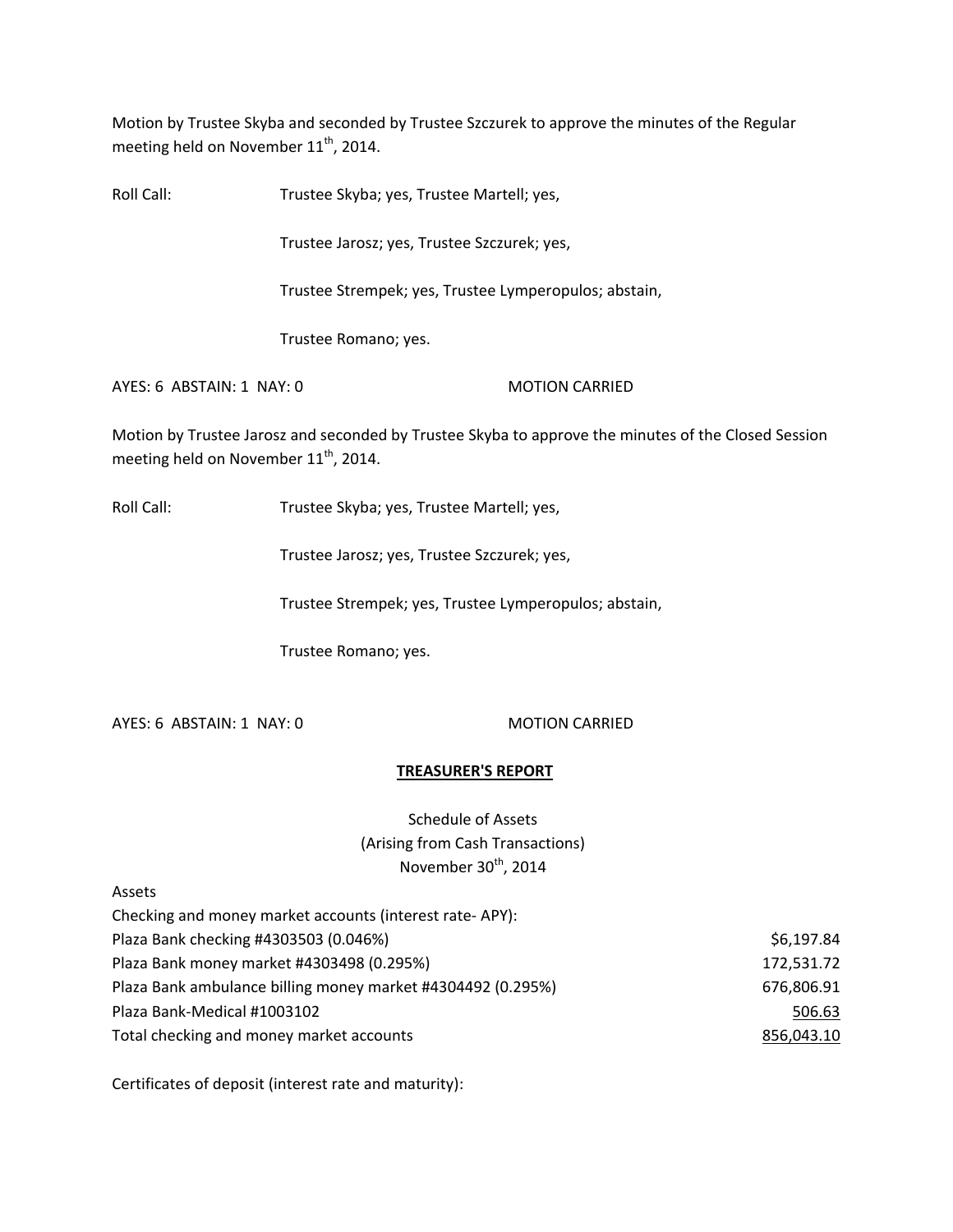| Plaza Bank (0.65%, 03/02/16)                             | 626,048.80     |
|----------------------------------------------------------|----------------|
| Belmont Bank and Trust (1.00% 08/23/16)                  | 544,698.88     |
| Belmont Bank (1.00% 08/05/16)                            | 125,396.45     |
| Plaza Bank (0.65% 03/18/16)                              | 424,323.45     |
| Plaza Bank (0.65% 12/23/14)                              | 474,729.87     |
| Belmont Bank (1.00% 08/21/16)                            | 520,755.56     |
| Belmont Bank (.996% 07/19/16)                            | 367,927.02     |
| Total certificates of deposit                            | 3,083,880.03   |
| Total checking, money market and certificates of deposit | \$3,939,923.13 |

Motion by Trustee Skyba, seconded by Trustee Strempek to approve the Treasurer's report as presented from the Financial Statement for November 2014**.**

Trustee Martell stated the reason we are doing the Truth in Taxation is to pick up the new growth in the EAV. The CD that is maturing will need to be rolled into the money market account. Trustee Martell stated that overall we are in a good spot financially.

| Roll Call:     | Trustee Skyba; yes, Trustee Martell; yes,         |
|----------------|---------------------------------------------------|
|                | Trustee Jarosz; yes, Trustee Szczurek; yes,       |
|                | Trustee Strempek; yes, Trustee Lymperopulos; yes, |
|                | Trustee Romano; yes.                              |
| AYES: 7 NAY: 0 | <b>MOTION CARRIED</b>                             |

# **Chiefs Report:**

All Trustees received a copy of the alarm report.

All Trustees received a copy of the inspection report along with the list of completed inspections for this month.

Recently we sold five iPhone 5s through Craiglist for \$1,225. These were replaced with new iPhone 6s which we paid \$1,000 for. Verizon wanted to give us \$900 for all five but we decided to try and get more.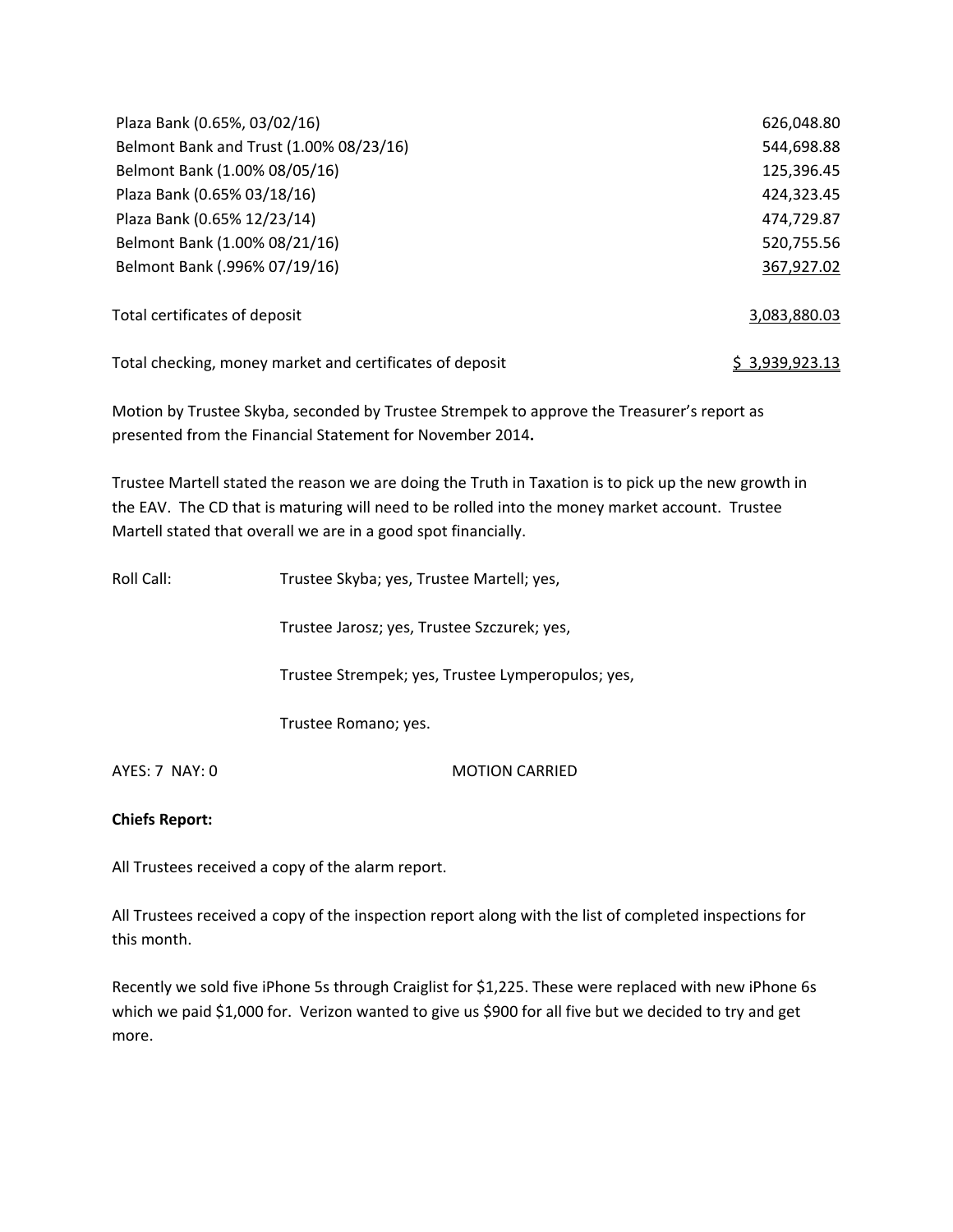On the agenda there is an ordinance for spiller pays. The Division was reviewing everybody's policy and found that ours needed to be updated. I contacted Shawn and he reviewed what we had and advised that it did need to be updated. This allows us to collect any damages or clean up from anybody who has a hazmat spill. We still need to publish this ordinance once it passes.

On the agenda is the purchase policy which Shawn said had to change due to the new law starting on January 1<sup>st</sup>, 2015. He advised us that we could still purchase from the Northwest Municipal Group.

The Pension funding study is on the agenda, the pension fund will pay \$1,700 toward the total invoice which is what they pay annually for their report.

I sent everybody three policies for our property and casualty insurance. I included a spreadsheet in your packets. We contacted three Fire Protection Districts who currently use Selective Insurance which is the lowest bid. Two of the three have had big claims and spoke very highly of the company, the other is very happy but did not have many claims. By choosing Selective we would be saving almost \$9,000 or by choosing ESIP we would be saving \$6,000 over staying with VFIS. The broker for Selective would be Corkill Insurance Agency which I have met with a couple of times. We can also use the broker for our Workers Compensation which would be much better than who we currently have. We should have received our renewal from Workers Compensation in November but I have yet to hear from our current company. There have been some changes with the IPRF grant that we were not aware of and Mesirow should have alerted us. If you have any questions, I can answer when the motion comes up.

The annual maintenance is still ongoing with our apparatus. I reported the problems with our Truck that are being repaired (air compressor, exhaust system, front springs, replace pump panel etc.). Once the Truck comes back we will send our 2012 Engine back to the frame shop to see if they can straighten it out, then it will have to go in for its annual maintenance.

Lt. Koszczuk is cleared to come back to work from his injury on December 15<sup>th</sup>. Firefighter Nagrocki is scheduled to see a Workers Compensation doctor on December 11<sup>th</sup>. He is scheduled for his procedure on December 18<sup>th</sup> if approved by Workers Compensation.

Commissioner Jerome Kolaski reported about the Lieutenant's exam will be held in December 2015.

Motion by Trustee Martell and seconded by Trustee Lymperopulos to accept the Chief's Report for November 2014 as presented.

AYES: 7 NAY: 0 MOTION CARRIED

# **President Report:**

Nothing to report at this time.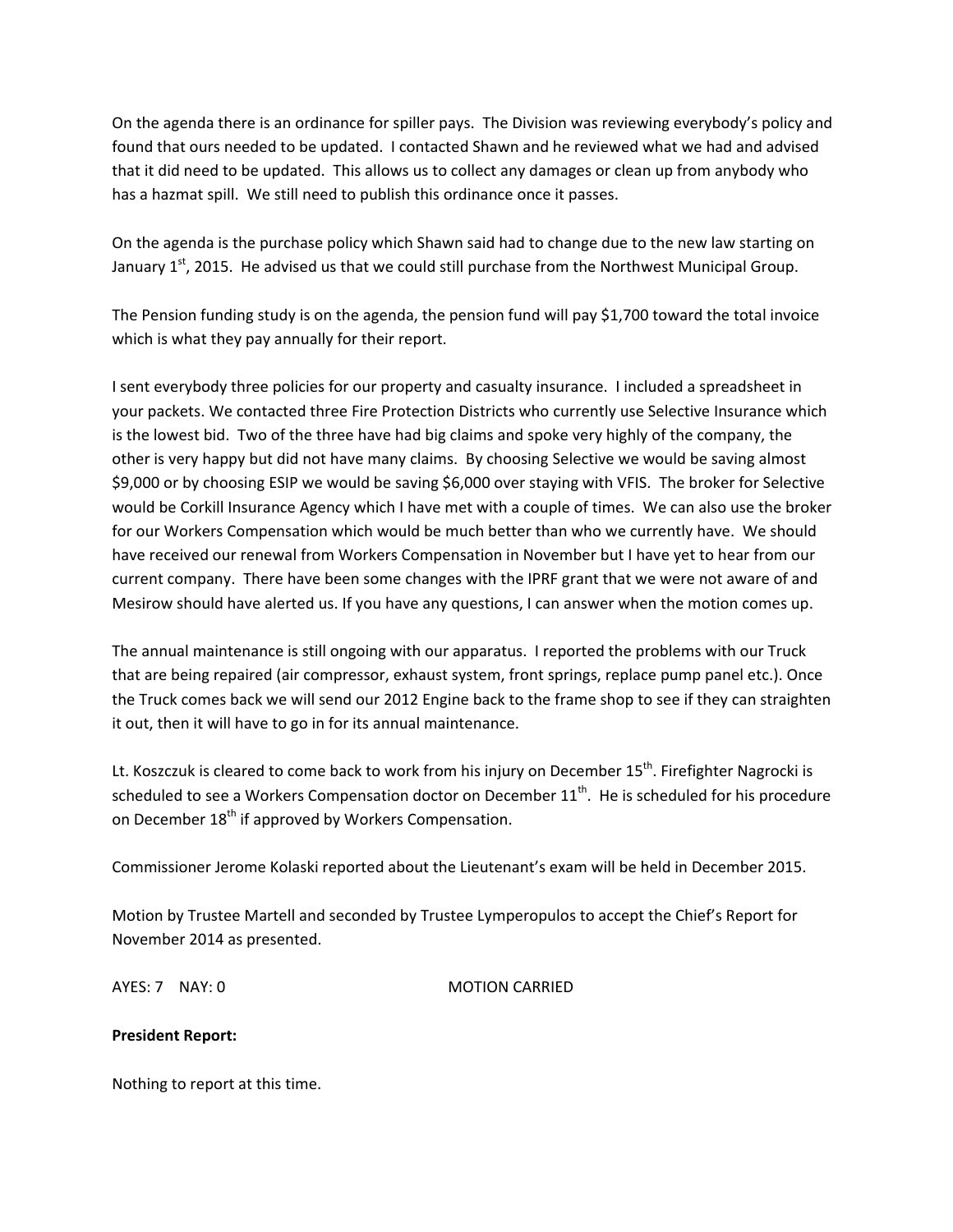#### **Committee Reports:**

Finance Committee‐ Trustee Martell stated they met last week and discussed the Tax Levy.

Building and Equipment Committee‐ Chairman Szczurek stated there is nothing to report at this time.

Technology and PR Media Committee‐ Chairman Strempek stated there is nothing to report at this time.

Policy Committee‐ Trustee Skyba stated that Chapter three of the Rules and Regulations are still being reviewed.

Pension Fund‐ Trustee Martell stated that Trustee Jarosz and he missed the last Pension meeting but they seem to be on the right track. Discussion on the Pension Fund study. Discussed how the District has to pay such a high amount on the pension. Firemen pay 9.455% of their salary, but the District is paying \$931,000 on two million dollar payroll due to the unfunded liability.

#### **Old Business:**

None.

#### **New Business**:

Motion by Trustee Skyba and seconded by Trustee Martell to pass and approve Ordinance #14‐7, the Norwood Park Fire Protection District Spiller Pays Ordinance.

Roll Call: Trustee Skyba; yes, Trustee Jarosz; yes,

Trustee Strempek; yes, Trustee Romano; yes,

Trustee Martell; yes, Trustee Szczurek; yes,

Trustee Lymperopulos; yes.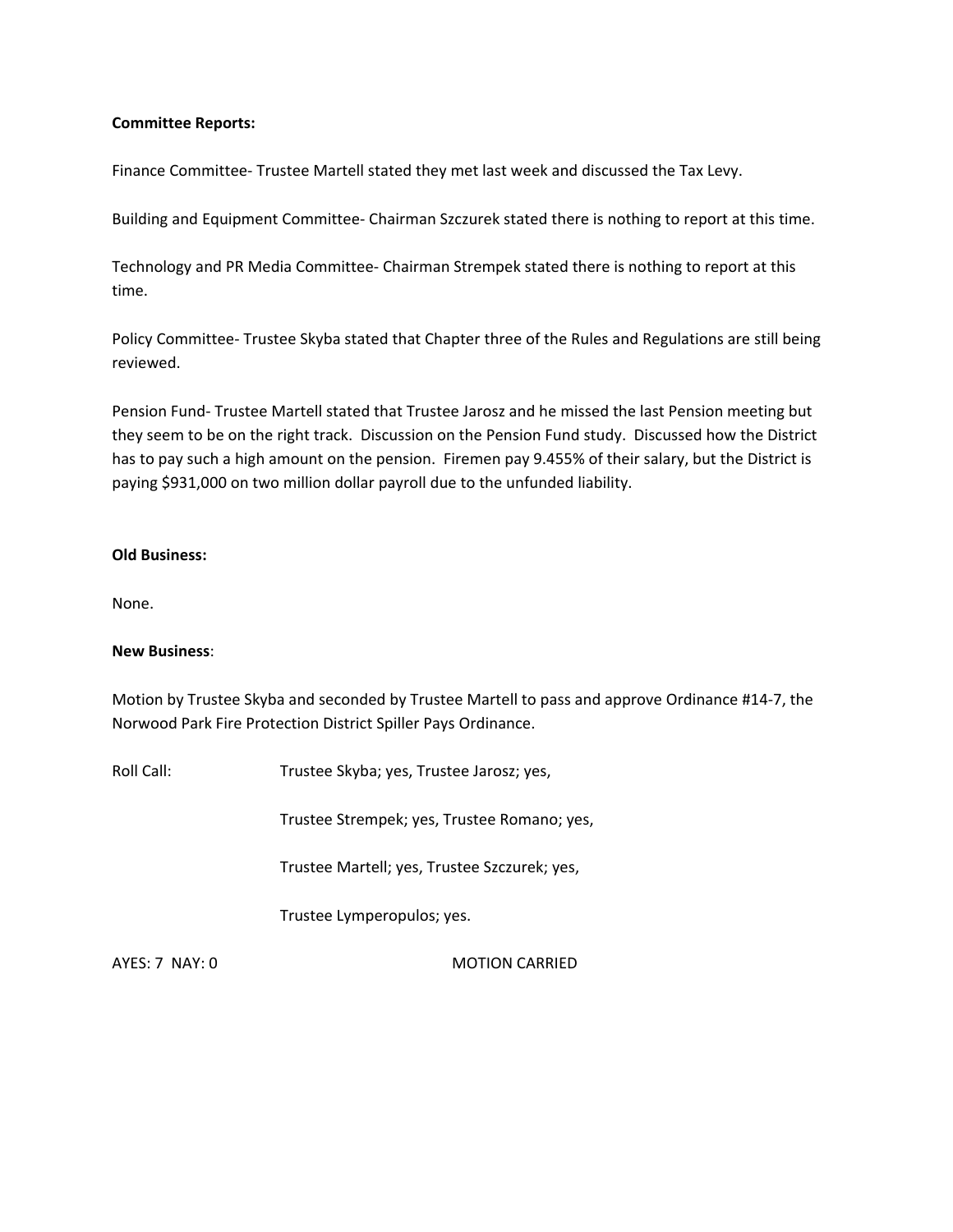Motion by Trustee Martell and seconded by Trustee Jarosz to pass and approve the Norwood Park Fire Protection District's Purchasing /Bidding Policy.

|                | Martino bootmooreer Clock a sold as a solar bootmooreer Characteristic sold |
|----------------|-----------------------------------------------------------------------------|
| AYES: 7 NAY: 0 | <b>MOTION CARRIED</b>                                                       |
|                | Trustee Lymperopulos; yes.                                                  |
|                | Trustee Strempek; yes, Trustee Romano; yes,                                 |
|                | Trustee Skyba; yes, Trustee Jarosz; yes,                                    |
| Roll Call:     | Trustee Martell; yes, Trustee Szczurek; yes,                                |

Motion by Trustee Skyba and seconded by Trustee Strempek to approve the payment of \$19,911.04 to the 2% Foreign Fire Insurance Board.

Roll Call: Trustee Skyba; yes, Martell; yes,

Trustee Jarosz; yes, Trustee Szczurek; yes,

Trustee Strempek; yes, Trustee Lymperopulos; yes,

Trustee Romano; yes.

#### AYES: 7 NAY: 0 MOTION CARRIED

Motion by Trustee Martell and seconded by Trustee Romano to approve the payout of sick time buyback to the following: Randy Davis- 273 hours \$7,822.80

Total sick time buyback: \$7,822.80

Roll Call: Trustee Skyba; yes, Martell; yes,

Trustee Jarosz; yes, Trustee Szczurek; yes,

Trustee Strempek; yes, Trustee Lymperopulos; yes,

Trustee Romano; yes.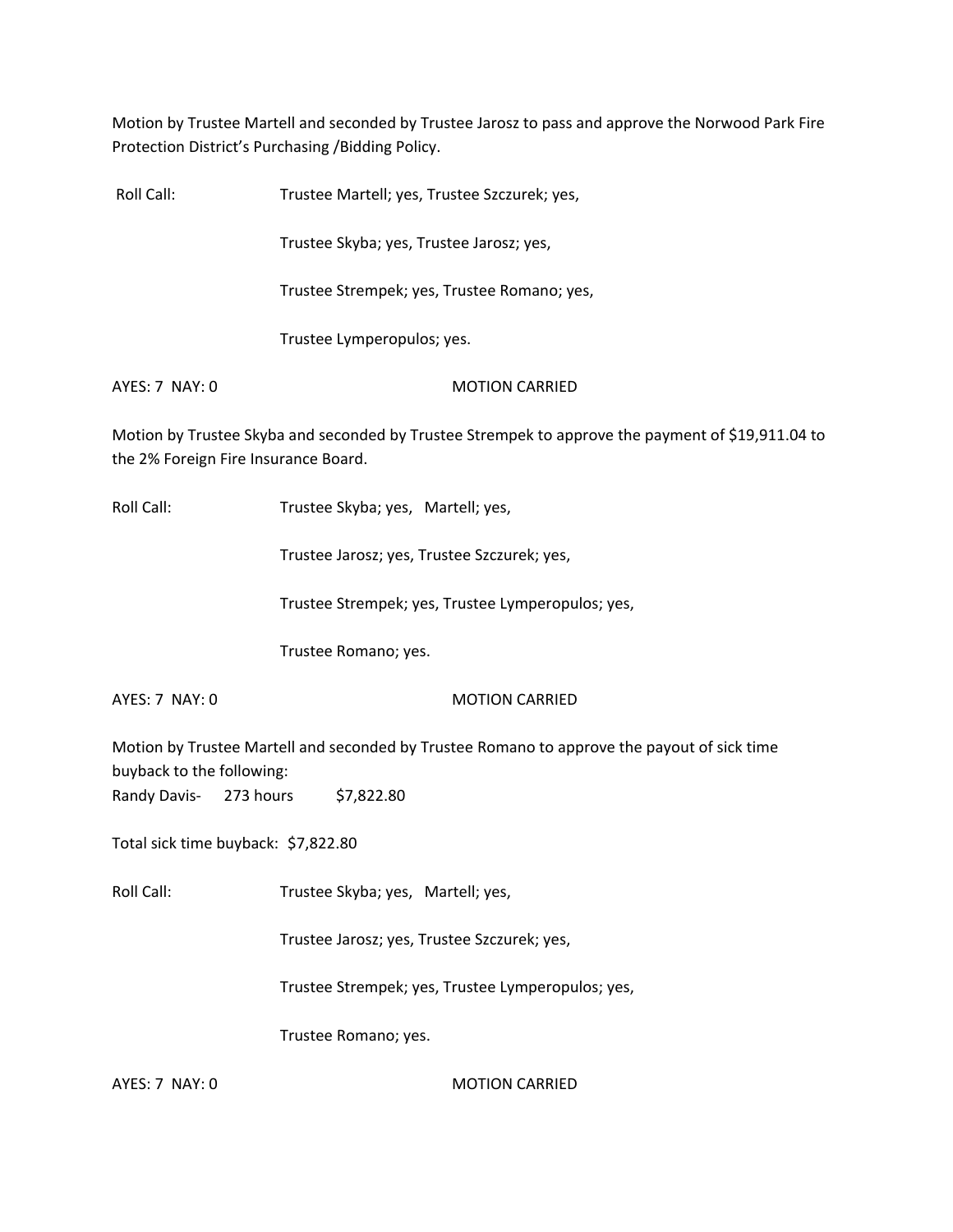Motion by Trustee Jarosz and seconded by Trustee Szczurek to approve a Pension Funding Study through Lauterbach and Amen at a total cost not to exceed \$8,250. Norwood Park Firemen's Pension Fund will pay \$1,700, cost to District not to exceed \$6,550.

| Roll Call:     | Trustee Skyba; yes, Martell; yes,                 |
|----------------|---------------------------------------------------|
|                | Trustee Jarosz; yes, Trustee Szczurek; yes,       |
|                | Trustee Strempek; yes, Trustee Lymperopulos; yes, |
|                | Trustee Romano; yes.                              |
| AYES: 7 NAY: 0 | <b>MOTION CARRIED</b>                             |

Motion by Trustee Skyba and seconded by Trustee Strempek to approve the Norwood Park Fire Protection District's Property and Casualty Policy through Selective Insurance/Corkill Insurance Agency at a cost of \$32,495.00.

Roll Call: Trustee Martell; yes, Trustee Szczurek ; yes,

Trustee Romano; yes, Trustee Strempek; yes,

Trustee Jarosz; yes, Trustee Skyba; abstain,

Trustee Lymperopulos; yes.

AYES: 7 NAY: 0 MOTION CARRIED

Trustee Jarosz left at 7:40 p.m.

Motion by Trustee Skyba and seconded by Trustee Lymperopulos to approve the transfer of the Norwood Park Fire Protection District Worker's Compensation Insurance Agency from Mesirow to Corkill Insurance Agency.

Roll Call: Trustee Skyba; yes, Martell; yes, Trustee Jarosz; absent, Trustee Szczurek; yes, Trustee Strempek; yes, Trustee Lymperopulos; yes, Trustee Romano; yes. AYES: 6 NAY: 0 MOTION CARRIED